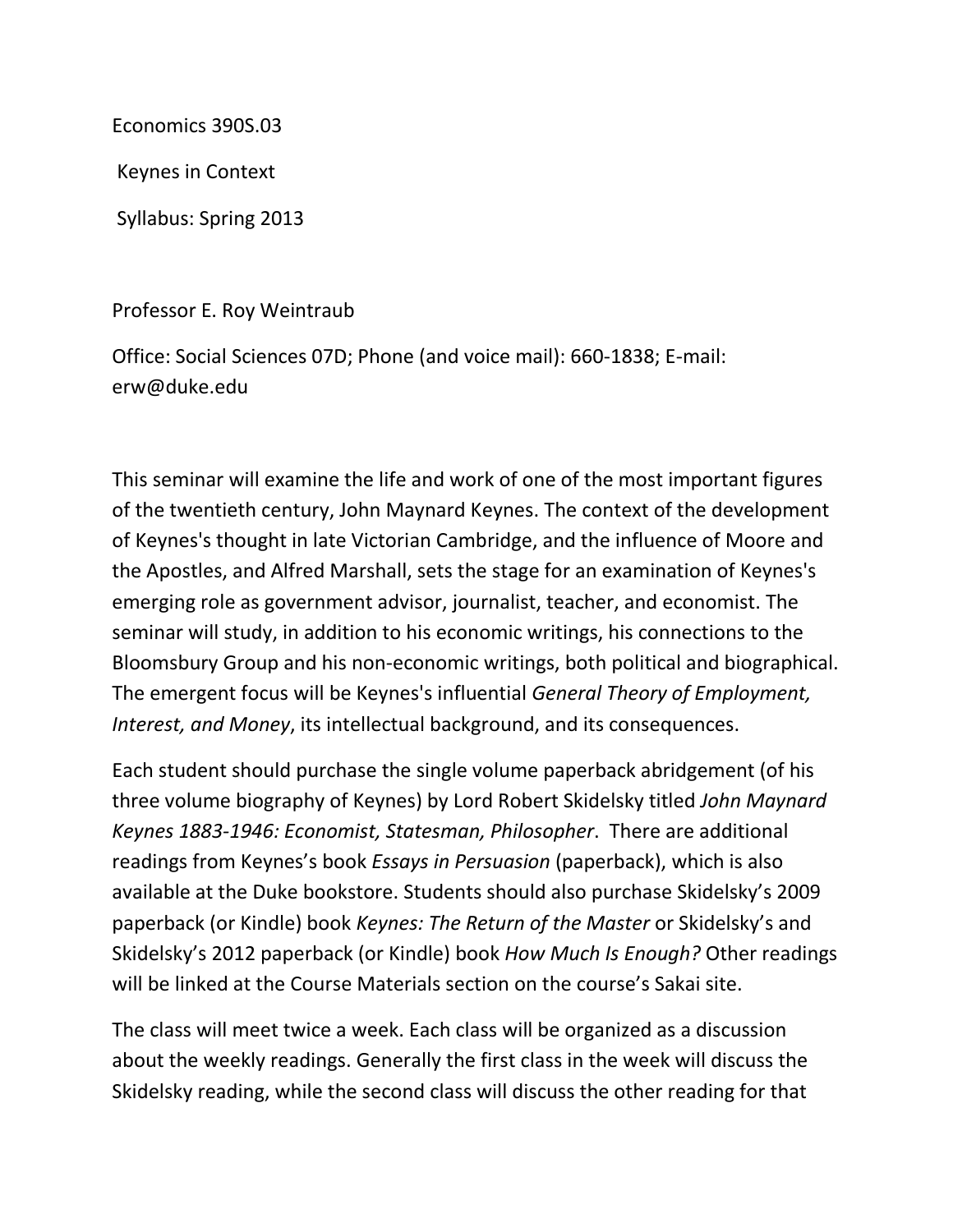week. Each class member will prepare a one to two page "response paper" to each week's reading (to be turned in at the end of the first class). Those papers will be the basis for the class discussion that week. It is not "ok" to miss class. For the midterm exercise (due in the last class before Spring Break) all students will write a 10-15 page review essay on Skidelsky's and Skidelsky's *How Much Is Enough?* As a final semester exercise (due at the time of the Registrar's scheduled Final Examination), all students will write a 10-15 page review essay on Skidelsky's 2009 book *Keynes: The Return of the Master*. Grades will be calculated on: Response papers, 25%; Midterm paper, 25%; Final paper, 25%; Participation in discussion, 25%.

TENTATIVE COURSE OUTLINE

`

Number n is "For the nth week ...". Required chapters for reading and discussion each week, in the Skidelsky biography, are noted in square brackets as [X-Y]. Essays or other material are noted in curly brackets as {X-Y}

1. BBC video on Keynes, titled "Spend and Prosper" [1]

2. Growing up [2-3]; {first three chapter of John Neville Keynes's *The Scope and Method of Political Economy*}

3. Eton and Cambridge [4-5]; {Marshall in *The New Palgrave Online* through Duke Library}

4. Cambridge Friends [6-8]; {Lytton Strachey's "Florence Nightingale" in *Eminent Victorians*; The Arts -- Roger Fry, Duncan Grant, and Vanessa Bell}

5. From Cambridge to the Treasury via Bloomsbury [9-11]; {Keynes' "Recent Events in India" in *Economic Journal* 1909 via JSTOR; Virginia Woolf's *A Room of One's Own* (Chapter 1)}

6. Keynes in the War Government [12-14]; {Keynes' "War and the Financial System, August, 1914" in *Quarterly Journal of Economics*, September 1915 in JSTOR; Bertrand Russell's "Why Men Fight" }